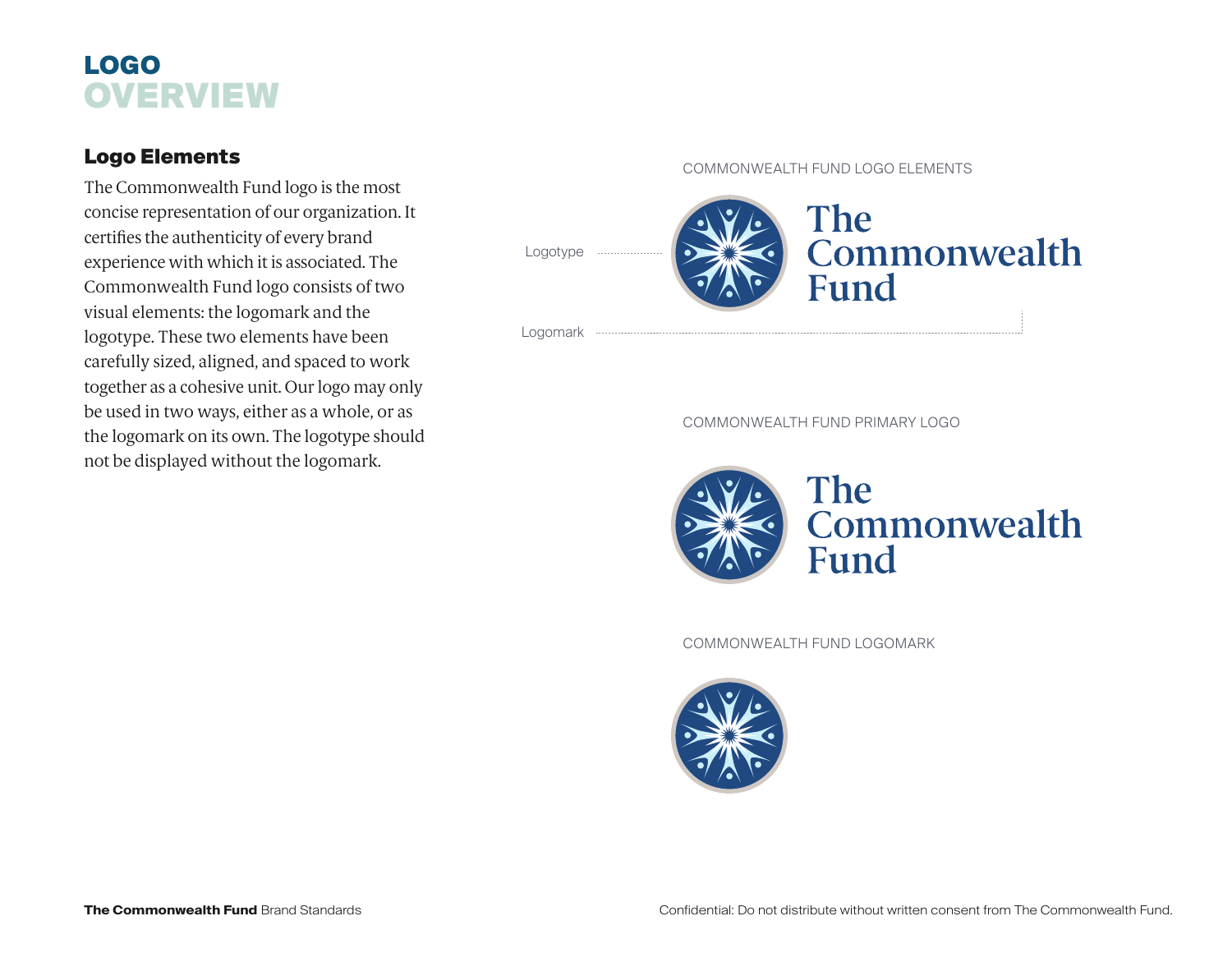# LOGO **OVERVIEW**

## Logo Versions

To provide for flexibility when applying our logo in different environments, there are two variants of The Commonwealth Fund logo. They have been designed to reproduce effectively in different contexts:

### Commonwealth Fund Primary Logo

This logo is the first choice for most designed communications, and should primarily be used on light backgrounds.

### Commonwealth Fund Reverse Logo

Our reverse logo is used on dark backgrounds where the primary logo will not have enough contrast to be visible.

#### PRIMARY LOGO



LOGO, REVERSE ("KNOCKOUT")



Commonwealth Fund